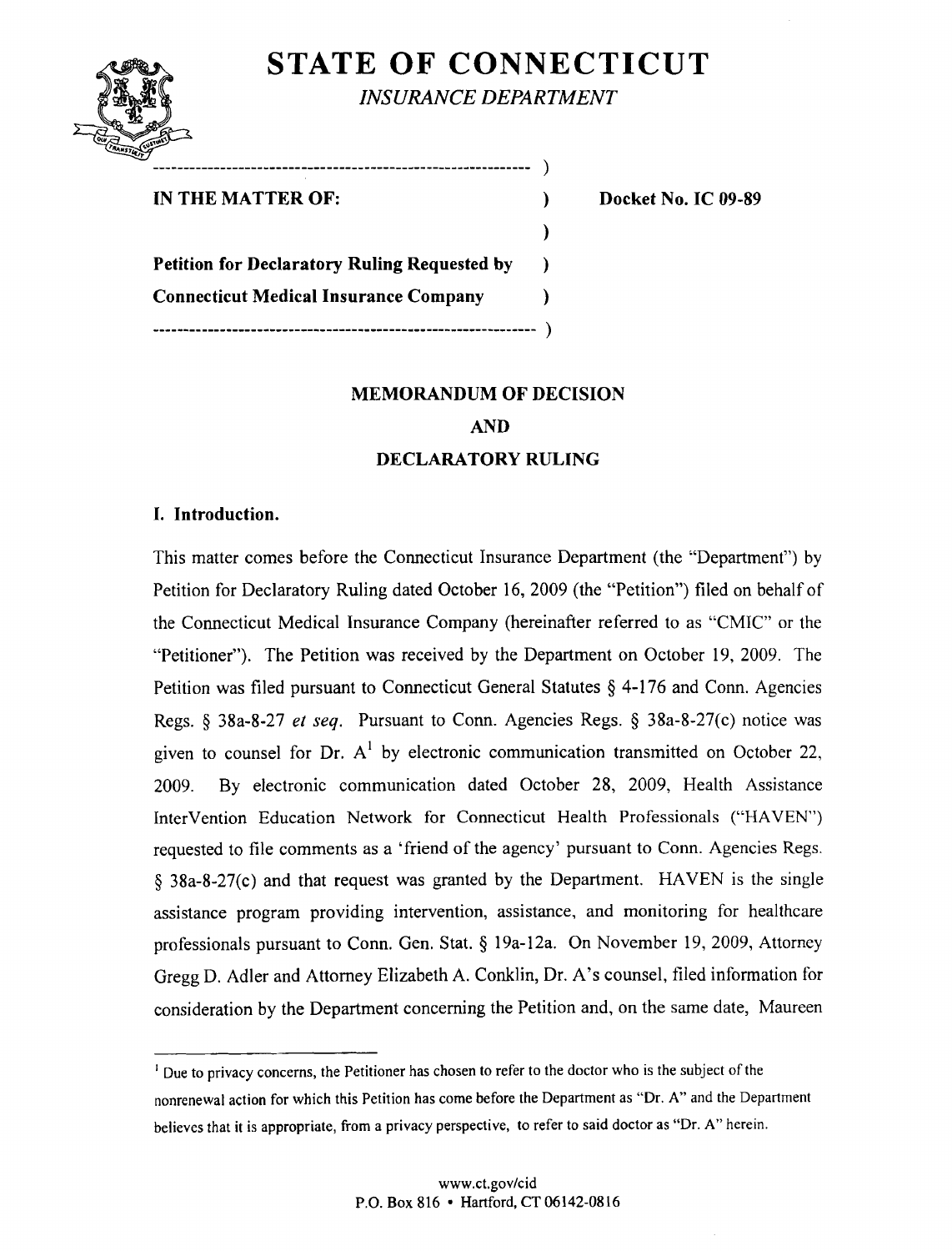Dinnan, Executive Director of HAVEN filed comments related to the Petition. On December 4, 2009, CMIC replied to Dr. A's and HAVEN's objections to CMIC's Petition for Declaratory Ruling. On December 9, 2009, Dr. A's counsel filed an objection to CMIC's action in filing its Reply brief.

#### II. Issues Presented.

Pursuant to Conn. Gen. Stat.  $\S$  4-176 and Conn. Agencies Regs.  $\S$  38a-8-27(a), the Petition requests the Commissioner's rulings concerning:

(a) the scope and applicability of Conn. Gen. Stat. §§ 38a-323 and 38a-816(12) to the nonrenewal of a professional liability policy, when the insured policyholder, who is the subject of such nonrenewal, claims that he suffers from a disability (substance abuse); and

(b) the non-applicability of Conn. Gen. Stat.  $\S$  46a-64 (discrimination in public accommodations.)

#### III. Facts.

The facts stated in the Petition are as follows: CMIC is a mutual, member owned company created by doctors to provide professional liability services, including professional liability insurance, to health care professionals in Connecticut and Massachusetts. Since 1985, CMIC has provided professional liability insurance to Dr. A. By letter dated June 29, 2009, CMIC notified Dr. A that his professional liability insurance coverage would not be renewed when it expired at 12:01 a.m. on January 1, 2010 (the "Notice of Nonrenewal").

The Petition states that following CMIC's decision to nonrenew, Dr. A's employer terminated Dr. A's employment, effective August 28, 2009. The primary reason given for his termination was CMIC's decision to refuse to provide medical malpractice insurance coverage for Dr. A after December 31, 2009. See pgs. 4-5 of Dr. A's Opposition to the Petition of November 19, 2009. On September 24, 2009, Dr. A filed a discrimination complaint with the Connecticut Commission on Human Rights and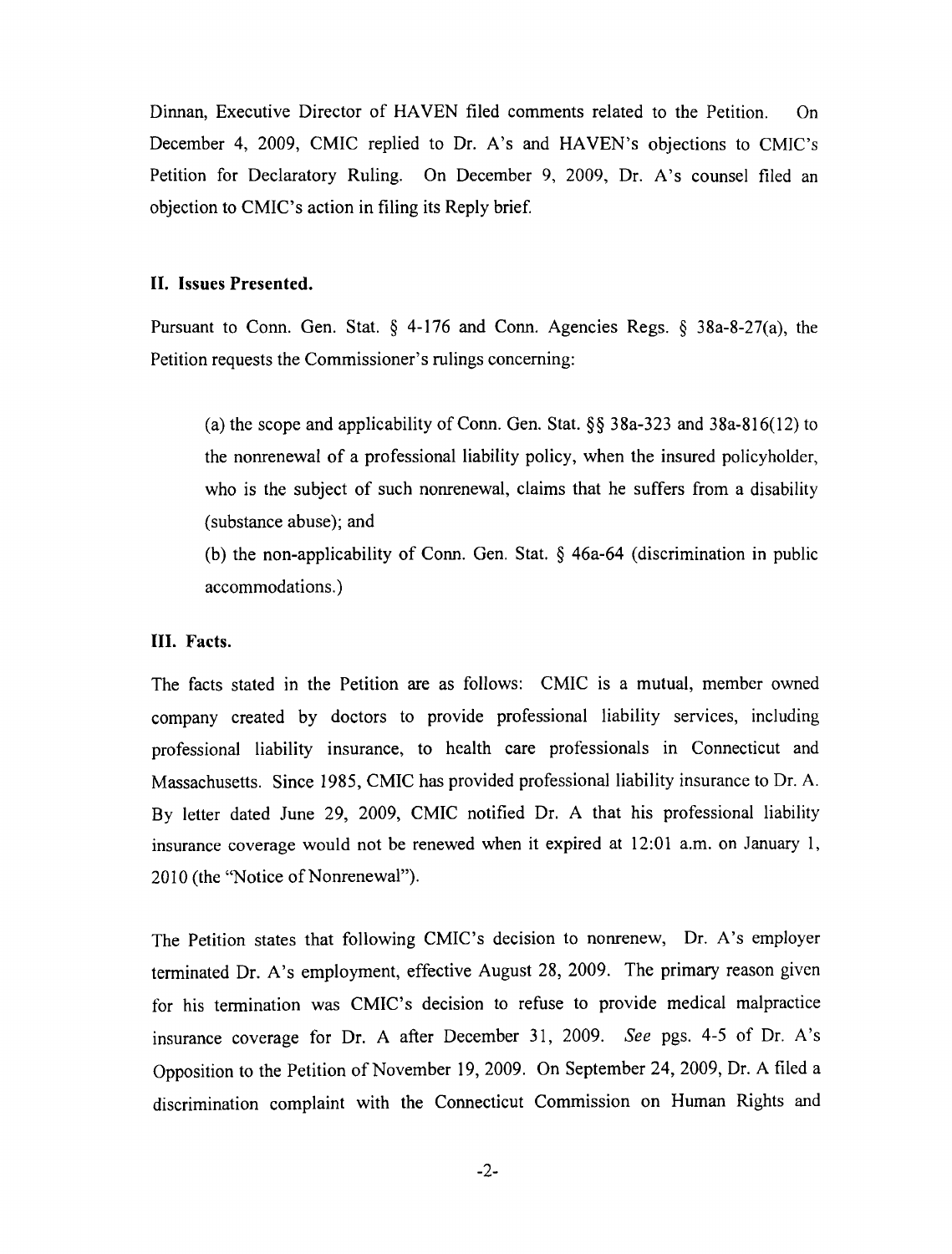Opportunities ("CHRO") against his employer alleging disability discrimination as factor in his termination of employment. On October 19, 2009, Dr. A filed an additional complaint with the CHRO against CMIC alleging disability discrimination<sup>2</sup> and aiding and abetting his former employer in regards to his termination.

### IV. Discussion.

### A. Conn. Gen. Stat. Section 38a-323.

Jurisdiction for the issuance of this declaratory ruling related to the nonrenewal of Dr. A's insurance policy is found in Conn. Gen. Stat.  $\frac{6}{7}$  4-176 and Conn. Agencies Regs.  $\frac{6}{7}$ 38a-8-27. Specifically, Conn. Agencies Regs. 38a-8-27(b) provides that any person may request declaratory ruling from the Commissioner with respect to the applicability to such person of any statute or regulation administered or promulgated by the Commissioner. The legislature has given the Insurance Commissioner authority to regulate the business of insurance pursuant to Conn. Gen. Stat.  $\S$  38a-8 and, as such, the nonrenewal of a professional liability commercial risk insurance policy is a matter that falls under the Insurance Department's authority pursuant to Conn. Gen. Stat.  $\S$  38a-323 and  $\S$  38a-816(12) of the Connecticut Unfair Insurance Practices Act.

Conn. Gen. Stat.  $\S$  38a-323 provides the procedures that an insurer must follow when nonrenewing an insurance policy. Section 38a-323(e) provides that the notice period for the nonrenewal of a professional liability insurance policy be at least 90 days.<sup>3</sup> Section 38a-323(a) and Insurance Department Bulletin PC-42-09 require that the notice of intent not to renew state the specific reason for nonrenewing an insurance policy. The Notice of Nonrenewal in the present matter states that such nonrenewal action is being taken by

 $<sup>2</sup>$  Dr. A's CHRO complaint against CMIC specifically alleges that he was denied a reasonable</sup> accommodation and that Dr. A's 'mental disability-chemical and alcohol dependence' was a factor in his being terminated by his employer, (emphasis added). The CHRO complaint alleges that CMIC violated Conn. Gen. Stat. §§ 46a-58(a), 46a-60(a)(5), 46a-60(a)(l) and Title HI of the Americans With Disabilities Act, 42 USC 12101, *et seq.* 

The advance notice of nonrenewal procedural requirements are not at issue in this matter.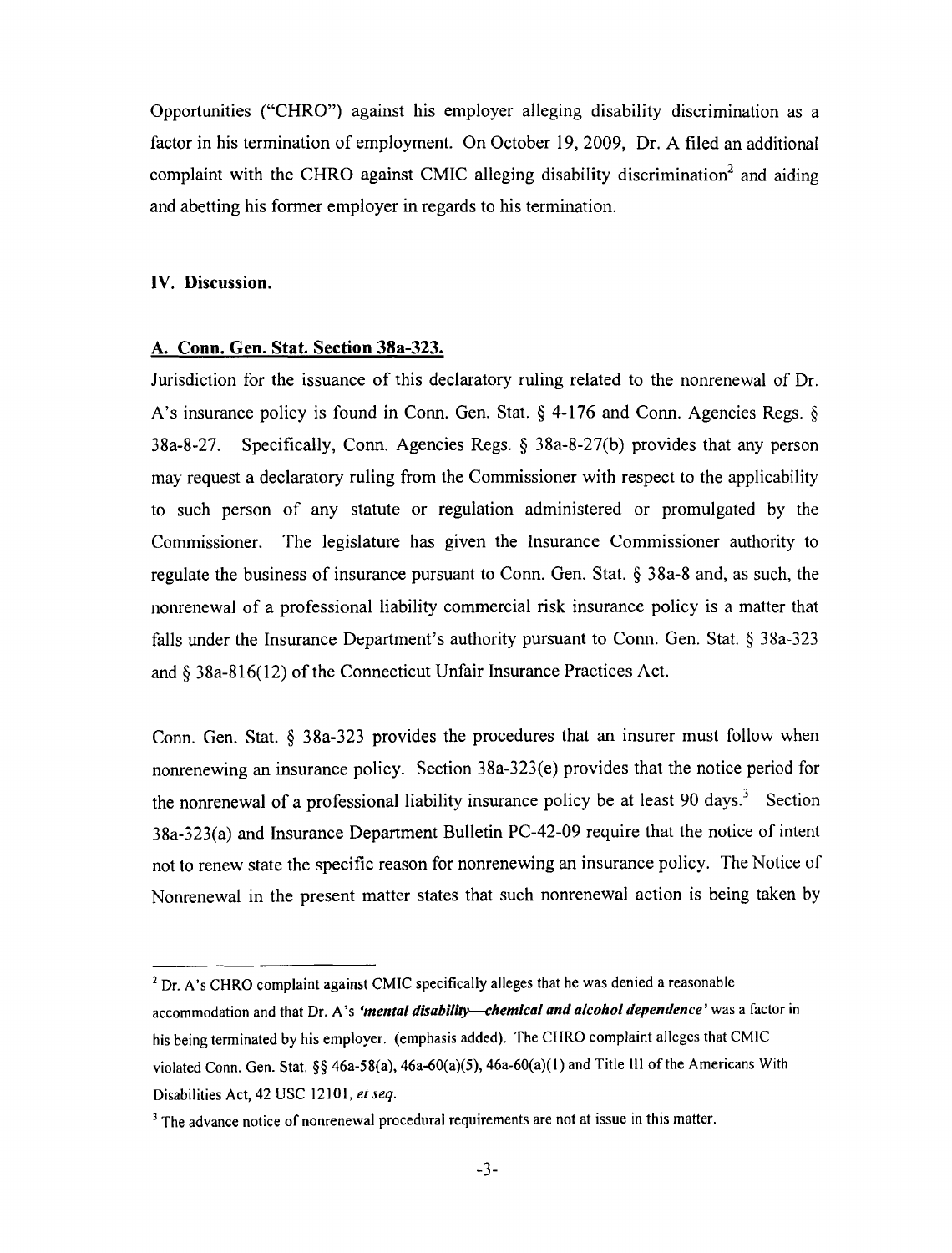CMIC pursuant to Conn. Gen. Stat.  $\S$  38a-323 and that the reasons for this action are as follows:

The insurance coverage for Dr. A is being non-renewed because of concerns for problems associated with ongoing chemical dependency. In January 2009, Dr. A was observed under circumstances that gave rise to a suspicion that he was engaged in behavior involving illegal or addictive substances. At that time, he was given the option of providing a urine sample or signing in to the Physicians' Assistance Program for chemical dependency support; Dr. A chose the latter and took a leave of absence from medical practice until completion of such program. These events gave rise to a concern for an increase in the risk insured against under the CMIC Professional Liability Policies. This Notice of Non-Renewal applies to both individual professional liability insurance for the acts or omissions of Dr. A and to any vicarious liability coverage for [Dr. A's medical practice group) on a account of acts or omissions by Dr. A (Other coverage for [Dr. A's medical practice group] is unaffected by this Notice.)

On its face, the Department believes that the above Notice of Nonrenewal provides the specific reason for nonrenewing Dr. A's professional liability insurance policy under Connecticut insurance law—specifically, "concerns for problems associated with ongoing chemical dependency" and that Dr. A's behavior<sup>4</sup> involving illegal or addictive substance in early 2009 "gave rise to a concern for an increase in the risk insured against under the CMIC Professional Liability Policies." The Department believes that the action taken by CMIC in nonrenewing the professional liability insurance policy of Dr. is not inconsistent with Connecticut insurance laws.

<sup>&</sup>lt;sup>4</sup> Neither CMIC nor Dr. A's counsel dispute that Dr. A was observed outside the Hospital where his former employer was located under circumstances that gave rise to a suspicion that he was engaged in behavior involving illegal or addictive substances.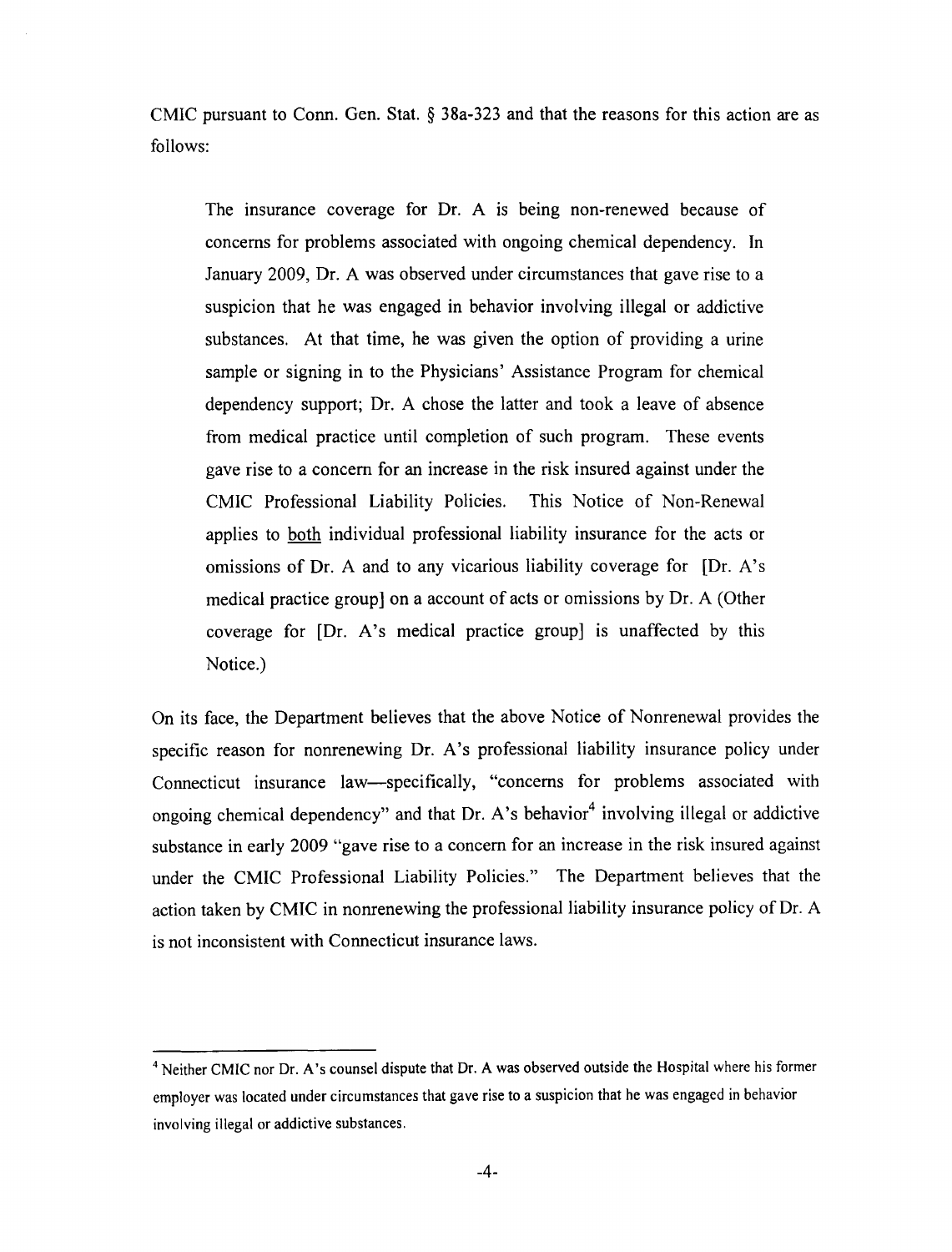#### B. Conn. Gen. Stat. Section 38a-816(12).

Conn. Gen. Stat.  $\S 38a-816(12)$  sets forth as an unfair method of competition and unfair act or practice "refusing to insure, refusing to continue to insure or limiting the amount, extent or kind of coverage available to an individual or charging an individual a different rate for the same coverage because of *physical disability or mental retardation*, except where the refusal, limitation or rate differential is based on sound actuarial principles or is related to actual or reasonably anticipated experience." (emphasis added).<sup>5</sup> The term "physical disability" is governed by Conn. Gen. Stat.  $\S$  1-1f which provides in relevant part:

Sec. 1-1f. "Blind", "physically disabled", defined. For purposes of §§ 3-10e, 4a-60, *subdivision (12) of § 38a-816* and §§ 46a-58, 46a-60, 46a-64, 46a-70 to 46a-73, inclusive, 46a-75, 46a-76 and 52-175a: .... (b) An individual is physically disabled if he has any chronic physical handicap, infirmity or impairment, whether congenital or resulting from bodily injury, organic processes or changes or from illness, including, but not limited to, epilepsy, deafness or hearing impairment or reliance on wheelchair or other remedial appliance or device. (Emphasis added.)

See also, Insurance Department Bulletin PC-46 (December 20, 2000) concerning personal lines underwriting guidelines, wherein the Department has interpreted "physical disability" as used in Conn. Gen. Stat.  $\S$  38a-816(12) to have the same meaning as the definition set forth in Conn. Gen. Stat.  $\S 1-1$ f. (b).

Review of the legislative history to Conn. Gen. Stat. § 38a-816 (12) and Senator Murphy's comments during the General Assembly proceedings on this legislation indicate that the bill originally included the language "deafness, or other physical or

 $<sup>5</sup>$  It should be noted that the Petition and information provided to the Department does not contain a</sup>

discussion on whether 'substance abuse' is considered a 'physical disability' under Connecticut law. The Department notes that Dr. A's CHRO complaint against CMIC characterizes substance abuse as mental disability.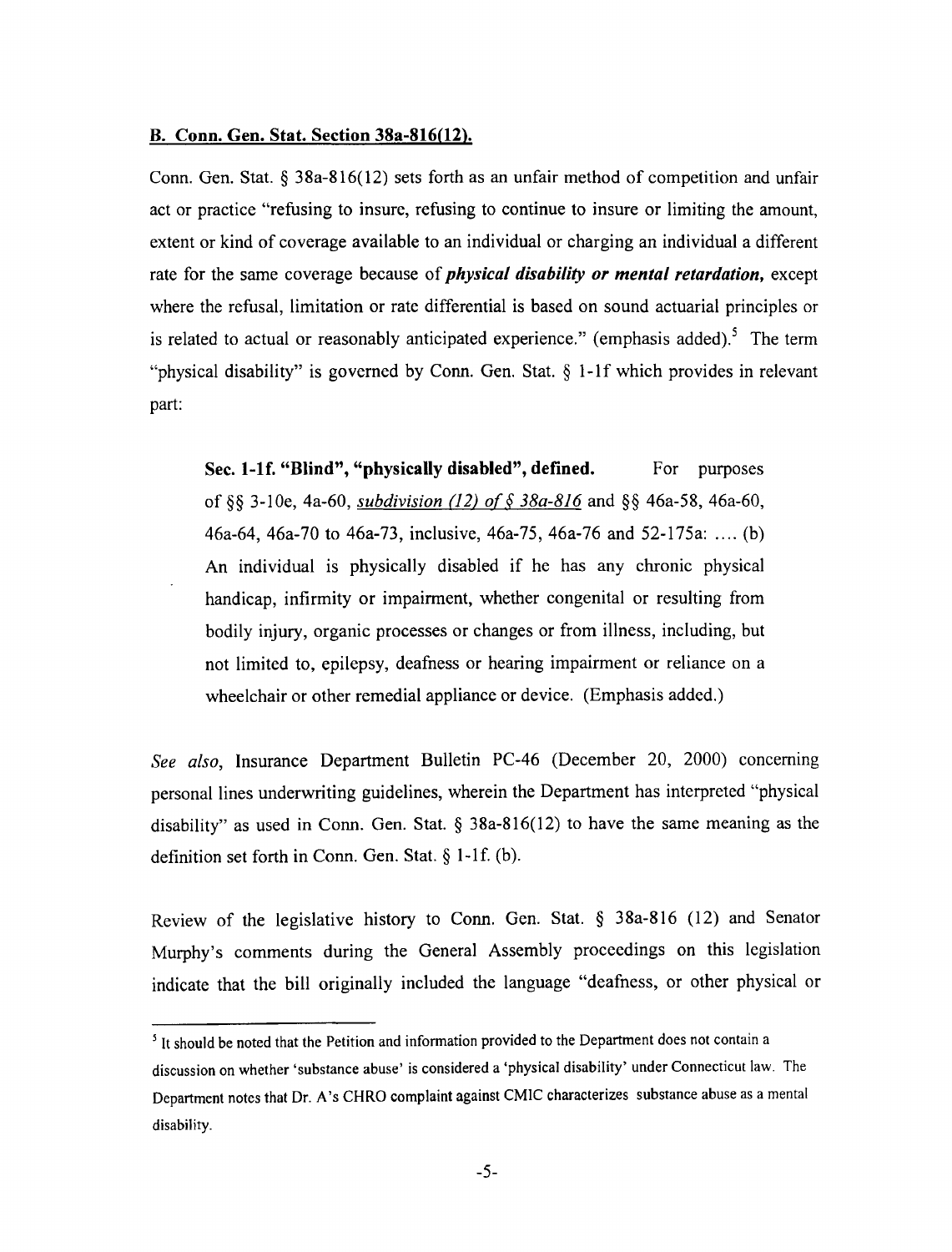mental impairment" and that language was changed by using the words, "[p]hysical disability or mental retardation" as the standard which is used in other statutes of this type in the general statutes.<sup>6</sup> In the present case, the Department does not believe that 'substance abuse' constitutes a 'physical disability' under the express terms of the statute since it is not a 'physical handicap, infirmity or impairment' as those terms are commonly understood. In Ashley Willard Asylum Associates v. Rodriguez, <sup>1993</sup> WL 479824 (Conn. Super. Ct, Oct. 19, 1993) (Unpublished Opinion) the court stated that:

The term physical disability, as used in  $\S$  1-1f, does not include mental disability. To hold otherwise would be to distort the plain meaning of the phrase physical disability and to stretch its meaning beyond its commonly understood definition. The American Heritage Dictionary defines physical as, "[o]f or pertaining to the body, as distinguished from the mind or spirit." Further, in defining a physically disabled person as one who has a "chronic physical handicap" the legislature made clear that it was not including mental disability within its definition. Defendant's reference to comments made in the legislative debate does not convince this court otherwise. At the most those comments indicate that it was the legislative intent to use the phrase physically disabled in its most expansive meaning with respect to disabilities which are physical in nature, but not to enlarge its meaning to include mental disability.

Since we do not believe the legislature intended to include 'substance abuse' within the definition of 'physical disability' under Conn. Gen. Stat.  $\S$  38a-816(12), we do not need to rule on the carve-out contained in that section concerning whether the nonrenewal due to a physical disability is based on sound actuarial principles or is related to actual or reasonably anticipated experience. Since we do not need to reach the question of an unfair practice on Conn. Gen. Stat.  $\S$  38a-816(12), a hearing on that matter is not required under 38a-817 as outlined in the information provided by HAVEN in connection with this Petition.

<sup>23</sup> S. Proc, Pt. 4, 1980 Sess., p. 1144, remarks of Senator Murphy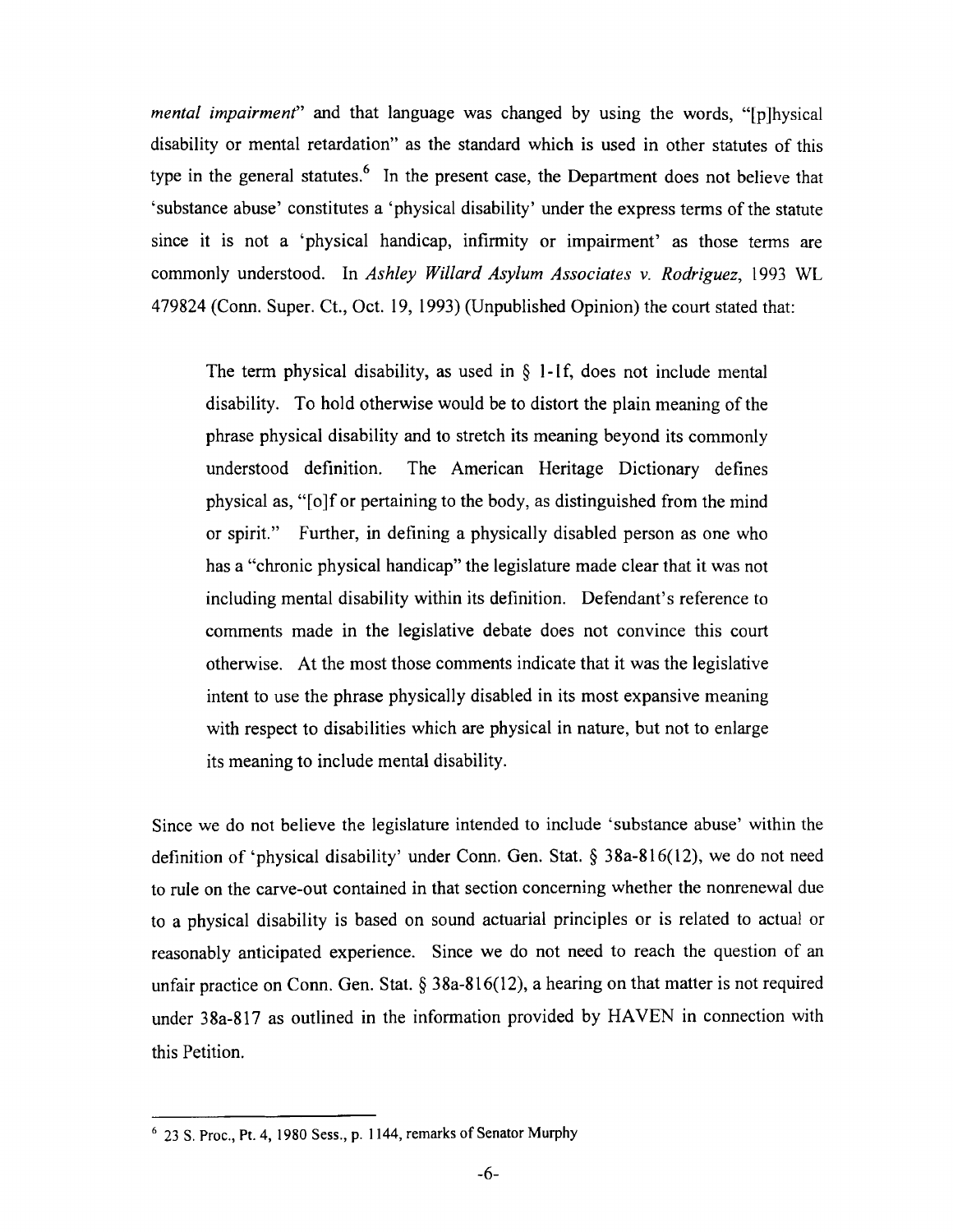#### C. Conn. Gen. Stat. Section 46a-64.

Conn. Gen. Stat. § 46a-64 of Chapter 814c of the General Statutes concerning Human Rights and Opportunities provides in part that, "(a) it shall be discriminatory practice in violation of this section to deny any person within the jurisdiction of this state full and equal accommodations in any place of public accommodation...because of race, creed, color, national origin, ancestry, sex, marital status, age, lawful source of income, mental retardation, mental disability or physical disability, including, but not limited to blindness or deafness of the applicant...." Under Conn. Gen. Stat.  $\S$  46a-56, the CHRO is given the authority to investigate and generally enforce discriminatory practices under Chapter 814c of the General Statutes including enforcement of alleged discrimination in public accommodations under Conn. Gen. Stat.  $\S$  46a-64.

CMIC, counsel for Dr. A and HAVEN have provided detailed analyses concerning recent cases dealing with discrimination in public accommodations including the Second Circuit's decision in *Pallozzi v. Allstate Life Ins. Co.*, 198 F.3d 28 (2<sup>nd</sup> Cir. 1999, as amended in 2000, Pallozzi v. Allstate Life Ins. Co, 204 F.3d 392) and Webster Bank v. Oakley, 265 Conn. 539 (2003).

However, and as threshold matter, the Department is guided by the opinion of the Connecticut Attorney General dated January 23, 1975 directed to Thomas C. White, Insurance Commissioner (the "Opinion") (copy attached) and the cases cited therein including, in particular, Allyn v. Hull, 140 Conn. 222 (1953). In that Opinion, Commissioner White asked whether the Insurance Department had authority to investigate three insurance-related claims of discrimination. In the course of discussing the scope of the Insurance Department's jurisdiction, Attorney General Ajello concluded that, "[w]e therefore find no authority in the provisions of Sec. 38-4, 38-7 or 38-8 for the Insurance Commissioner to act on complaints referred to in your letter."7 The Attorney General reasoned that under Connecticut law, "although the power to regulate insurance is necessarily broad, like other powers it is not absolute and limitless" and held that the

 $<sup>7</sup>$  Conn. Gen. Stat. §§ 38-4,38-7 and 38-8 were recodified effective January 1, 1991, respectively, as Conn.</sup> Gen. Stat. §§ 38a-8, 38a-14 and 38a-17.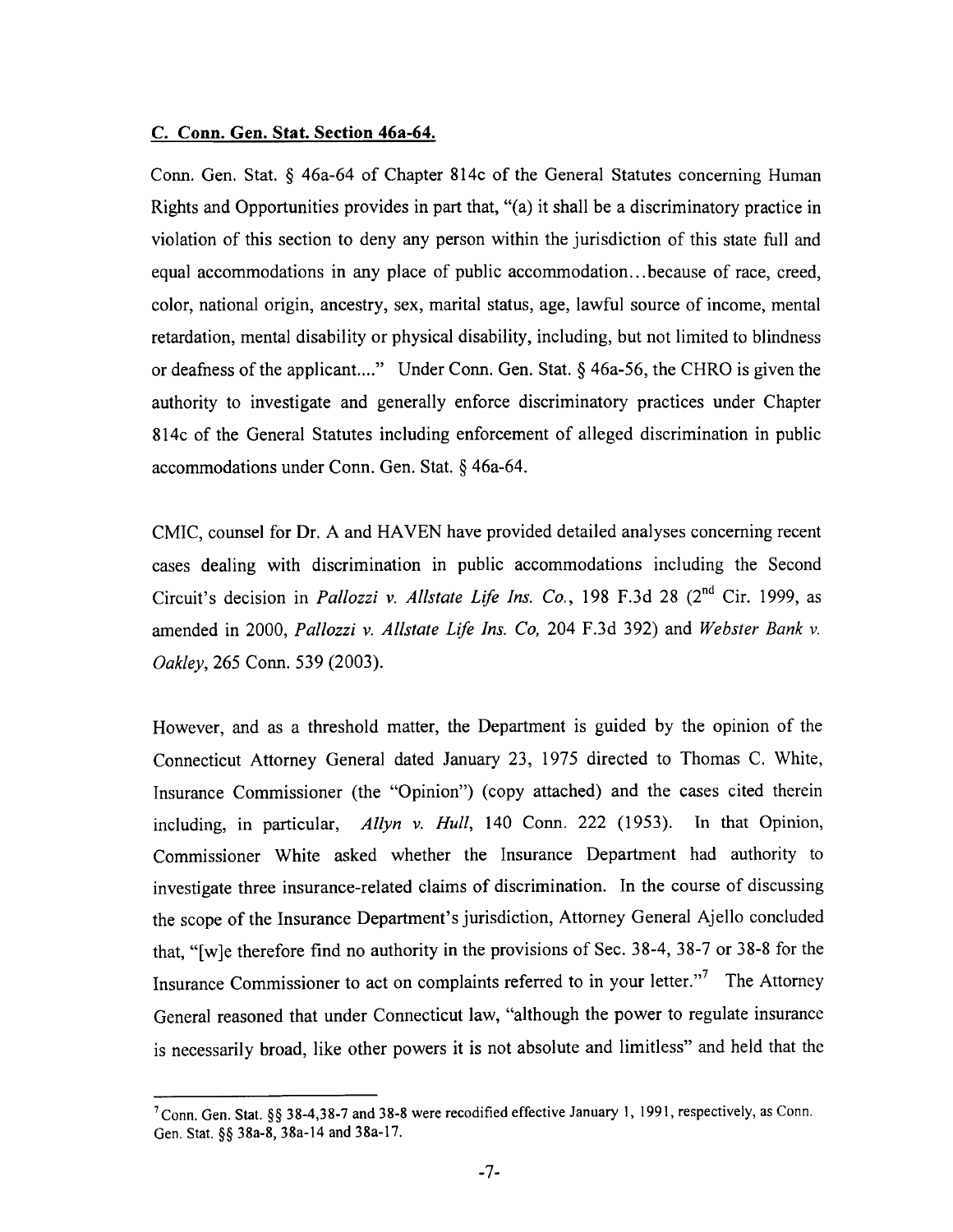Insurance Commissioner did not have the statutory authority to investigate alleged housing discrimination by insurance companies.

For the reasons set forth above, the Department believes that it is not authorized to determine whether the acts of CMIC violate discrimination in public accommodations under Conn. Gen. Stat.  $\delta$  46a-64. The Department concludes that the regulation of discrimination matters in the context of this Petition is better left to the courts and the CHRO, which is the state agency to which the legislature has granted the authority to investigate and enforce Connecticut's discrimination statutes.

## V. RULINGS.

Based on the above analysis, hereby issue the following rulings:

1. The nonrenewal of Dr. A's professional liability insurance policy is governed by Conn. Gen. Stat.  $\S$  38a-323 and the nonrenewal action taken by CMIC pursuant to the Notice of Nonrenewal dated June 29, 2009 is not inconsistent with Connecticut insurance law. The question of whether such nonrenewal is governed exclusively by Conn. Gen. Stat. 38a-323 is better left to the judicial branch.

2. "Substance abuse" is not included within the definition of "physical disability" under Conn. Gen. Stat.  $\S$  38a-816(12).

3. The Connecticut Legislature has not authorized the Insurance Department to investigate or regulate claims of discrimination in public accommodations under Conn. Gen. Stat.  $\S$  46a-64 and, as a result, I decline to rule on the non-applicability of  $\S$  46a-64 in the context of the present Petition.

Dated at Hartford, Connecticut this  $\frac{f}{\sqrt{2}}$  day of December, 2009. Thomas R. Sulli

Insurance Commissioner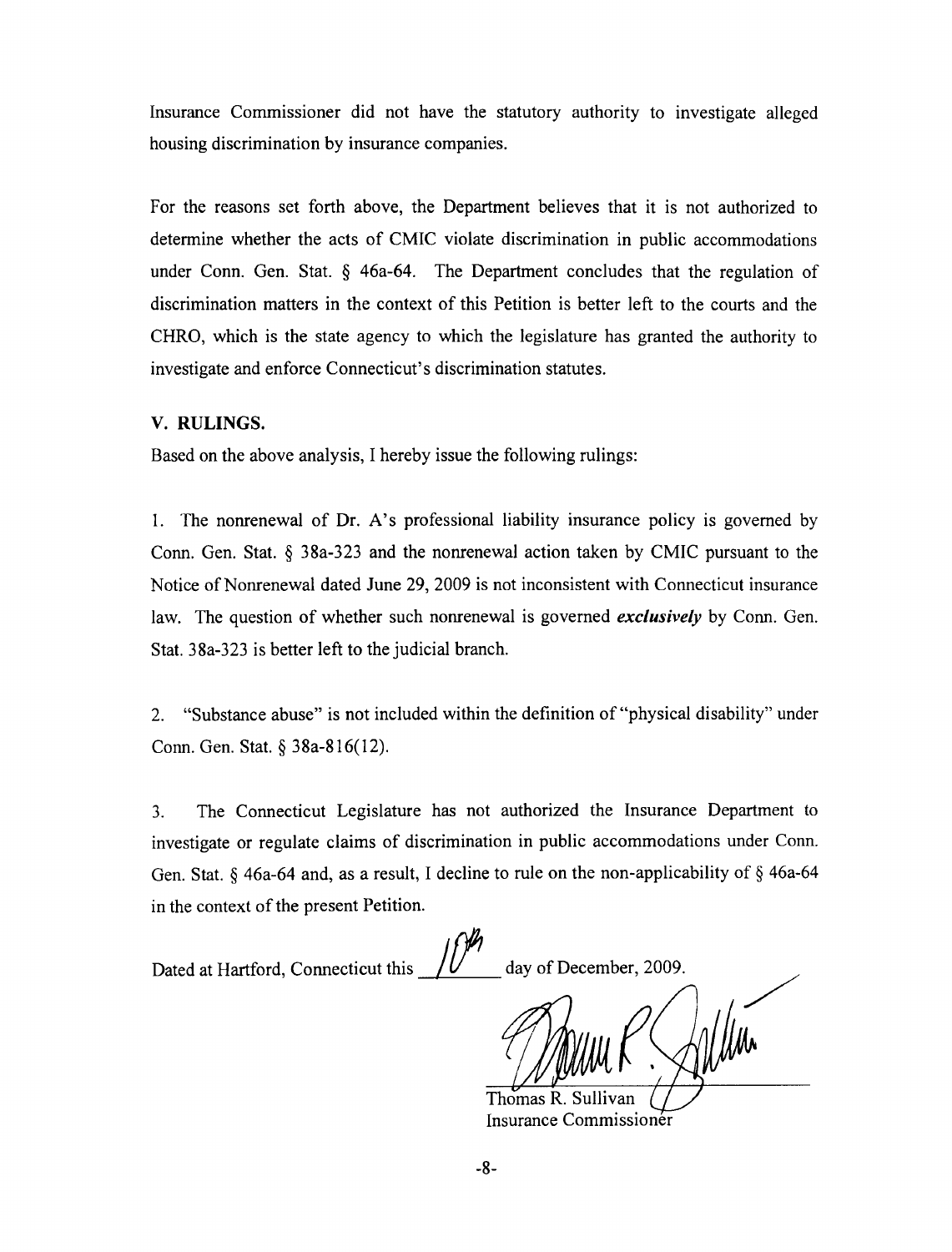# nt *c*inntrattittit



1,89,015.1524. FEB 11 9 42 AH '75 **STATE OF CONNU** 

CARL R. AJELLO ATTORNEY GENERAL

P,

Office of The Attorney General 30 TRINrTV 5THEET HARTrORO O6M5

January 23, 1975

The Honorable Thomas C. White Insurance Commissioner State of Connecticut Insurance Department Post Office Box 816 Hartford, Connecticut 06115

Dear Commissioner White:

This is in reply to your letter of December 13, 1974, in which you ask our advice concerning the legal authority and jurisdiction of the Insurance Commissioner regarding three complaints.

You state in your inquiry:

 $\ddot{\phantom{0}}$ 

"The first complaint contained in a letter of April 19, 1974, alleges that the Travelers Insurance Company, in Mr. Hinds' words, operates '. . . with policies which condone violations to State law  $\ldots$  set forth in Title 38, (General Statutes). ...' The gist of the complaint against the Travelers Insurance Company is that the Travelers' Affirmative Action Program does not actively support open housing, that the company does not educate its employees as to their housing rights, that Travelers' minority employees have difficulty in finding suitable housing within reasonable access to the home office, that its minority employee utilization is inadequate, that a publication called a "Relocation Policies Guide" gives comfort to illegal "steering" sales techni ques, and [other] specific allegations.

"The second complaint filed by Education/instruceion is contained in letter dated June 23, 1974, which contains allega tions against the Connecticut Mutual Life Insurance Company claiming discrimination in the rental of housing x^hich it owns.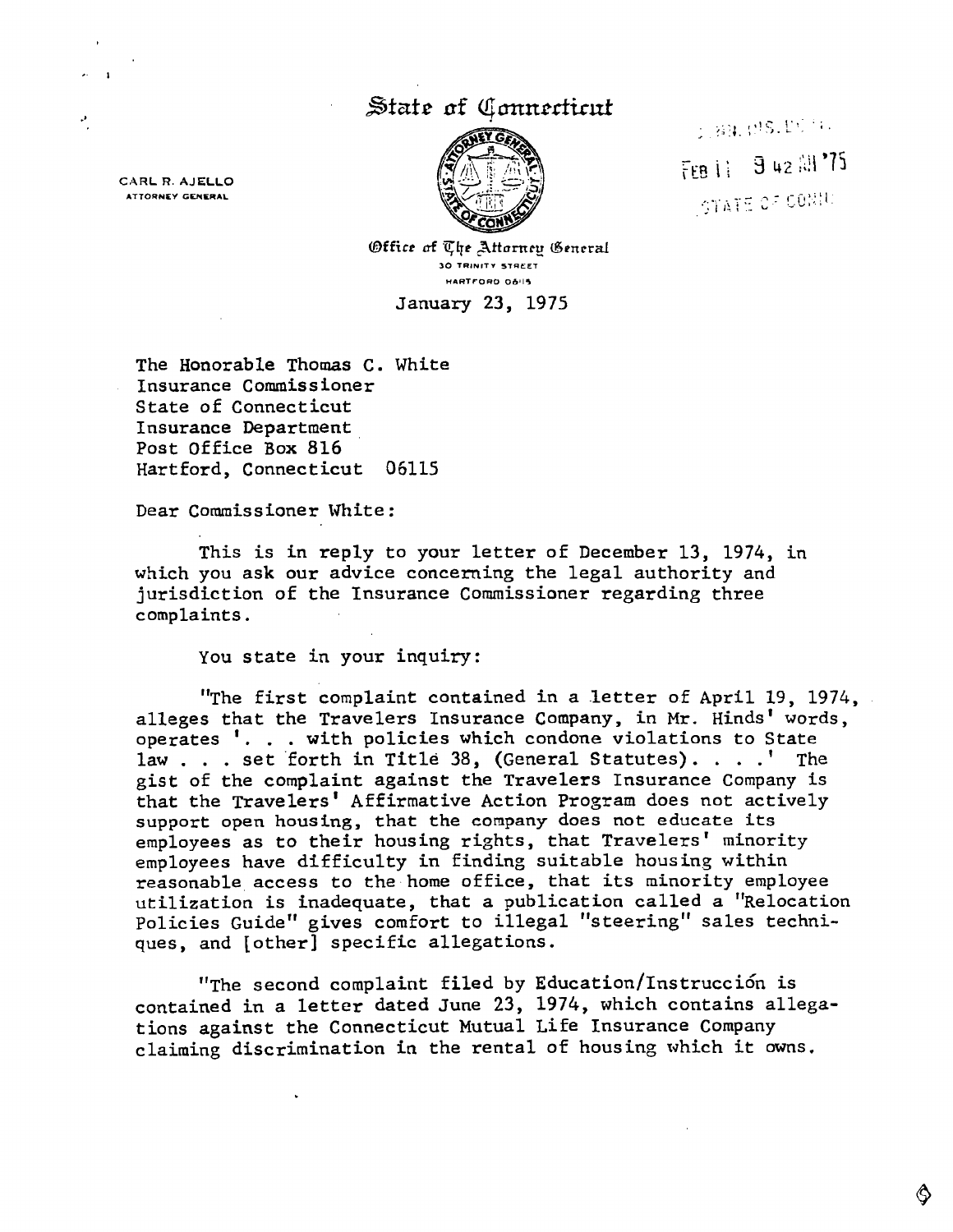The Hon. Thomas C. White  $-2-$  January 23, 1975 Insurance Commissioner

"The third complaint contained in a letter dated Nov. 13, 1974, concerns the Connecticut Housing Investment Fund, called "CHIF, and alleges that the CHIF is violating Federal and State laws relating to housing, banking, and insurance.

"I will quote the second paragraph of Mr. Hinds' November 13 letter as it sets forth the facts which Education/Instrucción alleges:

> 'CHIF is a well known housing consultation and financing (second mortgage) service which assists whites desiring to live in so-called "minority areas" and minority individuals desiring to live in so-called "white areas." It has operated for years with the tacit approval of state regu latory agencies. CHIF has recently (9/4/74) been granted a real estate license by the Real Estate Commission (George Edwards, Broker). Numerous Connecticut Insurance Companies fund the program and promote the plan. Numerous Connecticut banks mortgage homes in conjunction with (on the basis of) the CHIF second mortgage plan.'

"We ask your advice in respect to each of the three complaints as follows:

- 1. Do the above cited statutes or other provisions of Connecticut law require the Insurance Department to investigate all or any of these complaints further?
- 2. If further inquiry or investigation is required, what provisions of law control?
- 3. Assuming that further inquiry is permitted but not required, do we have the authority to hold a formal hearing to determine the accuracy of the facts stated?
- 4. Assuming that we have such authority, what sanctions may be imposed?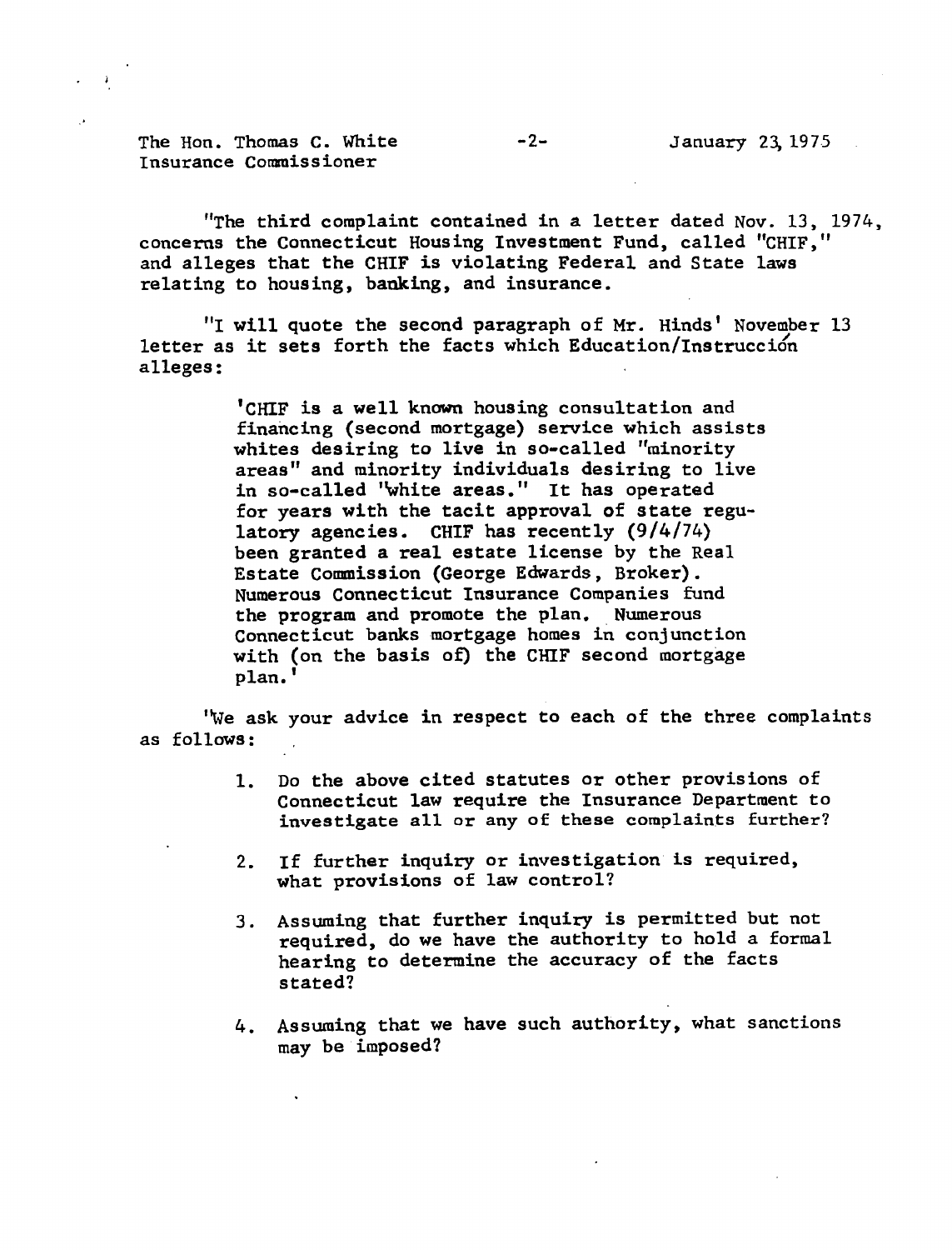The Hon. Thomas C. White  $-3-$  January 23, 1975 Insurance Commissioner

"In specific reference to the complaint against CHIF, we are concerned with that portion thereof which states that numerous Connecticut insurance companies fund the program and promote the plan. In specific reference to this complaint, we have three additional questions:

- 1. Assuming that the allegations contained in Mr. Hinds' letter are true, does the funding of the program by numerous Connecticut insurance companies give to the Insurance Department regulatory authority and/or juris diction over the subject matter of the com plaint? If the answer to this question is yes, then to what extent?
- 2. Can the policies and practices of CHIF be examined by the Insurance Department as suggested in Mr. Hinds' letter? Under §38-7 of the General Statutes, the Insurance Department has examination authority over insurance companies and related organizations; however, organizations such as CHIF do not appear to be listed nor contained in the statute.
- 3. Again, assuming that the facts which are alleged in Mr. Hinds' letter are true, do I as Insurance Commissioner have the authority to conduct a hearing as suggested in the second last paragraph of Mr. Hinds' letter in connection with the allegations? A corollary to this third question: Do the statutes permit a multi-jurisdictional hearing as suggested by Mr. Hinds?"

The resolution of these questions involves the following provisions of the General Statutes:

> "Sec. 38-4. Duties of commissioner. The commissioner shall see that all laws respecting insurance companies are faithfully executed; shall pay.to the treasurer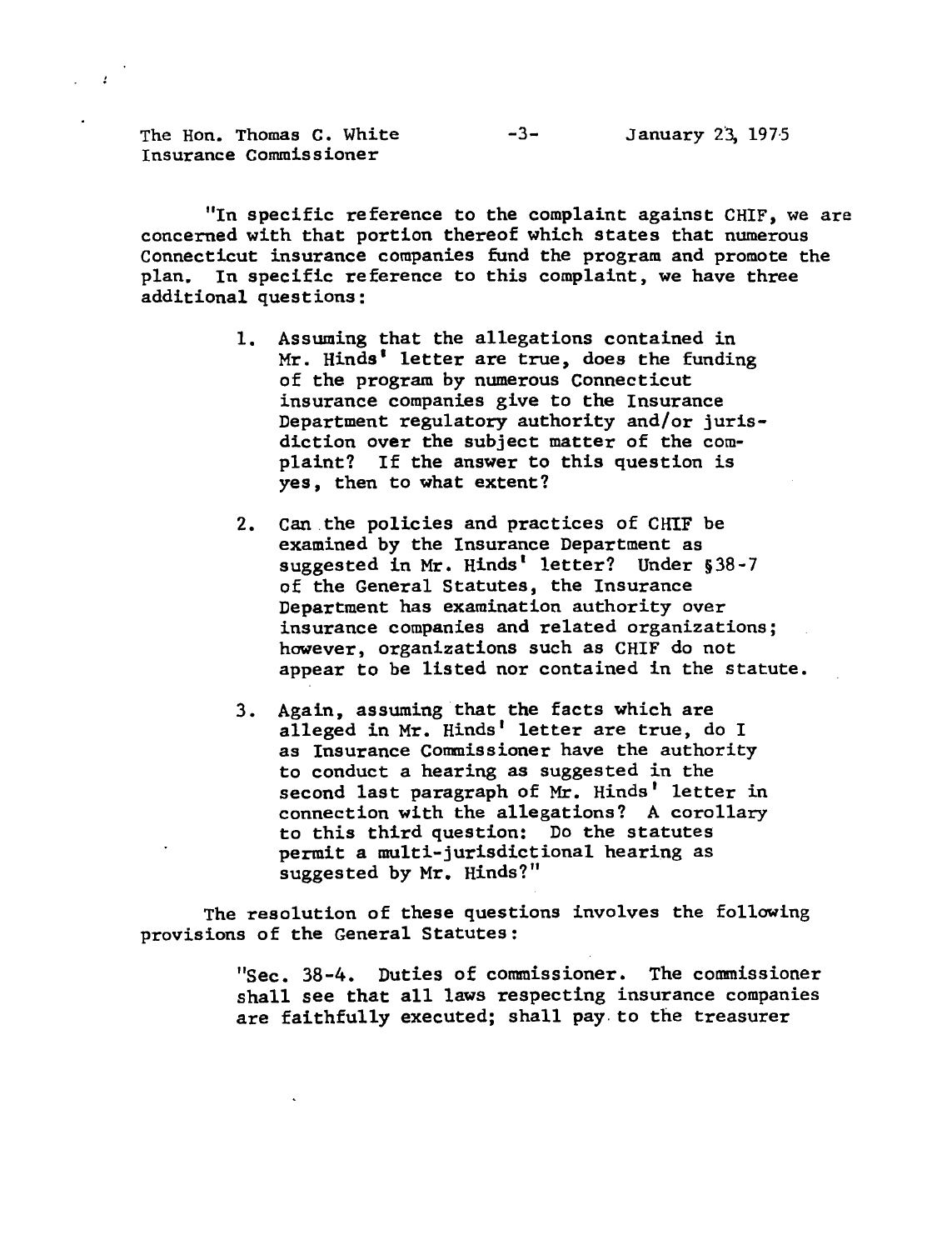The Hon. Thomas C. White  $-4-$  January 23, 1975 Insurance Commissioner

all the fees which he has received and may administer oaths in the discharge of his duties. He shall recommend to the general assembly changes which, in his opinion, should be made in the laws relating to insurance. (1949 Rev., S. 6029; 1959, P.A. 78, S.I.)

"Sec. 38-7. Examination of affairs of insurance companies. The commissioner shall, as often as he deems it expedient, examine into the affairs of any insurance company doing business in this state and into the affairs of any corporation organized under any law of this state or having an office in this state, which corporation is engaged in, or claiming or advertising that it is engaged in, organizing or receiving subscriptions for or dis posing of stock of, or in any manner aiding or taking part in the formation or business of, an insurance company or companies or which is holding the capital stock of one or more insurance corpor ations for the purpose of controlling the manage ment thereof, as voting trustees or otherwise....

"Sec. 38-8. Authority of commissioner when business is conducted improperly. If, in the opinion of the commissioner, any insurance company is doing business in an illegal or improper manner or is failing to adjust and pay losses and obligations when they become due, except claims to which in the judgment of the commissioner there is a substantial defense. he may order it to discontinue such illegal or improper method of doing business and may order it to adjust and pay its losses and obligations as they become due. (1949 Rev., S.6031.)

"Sec. 4-61d. Activities of state agencies to be performed without discrimination, (a) All services of every state agency shall be performed without discrimination based upon race, color, religious creed, sex, age, national origin, ancestry or physical disability, including, but not limited to,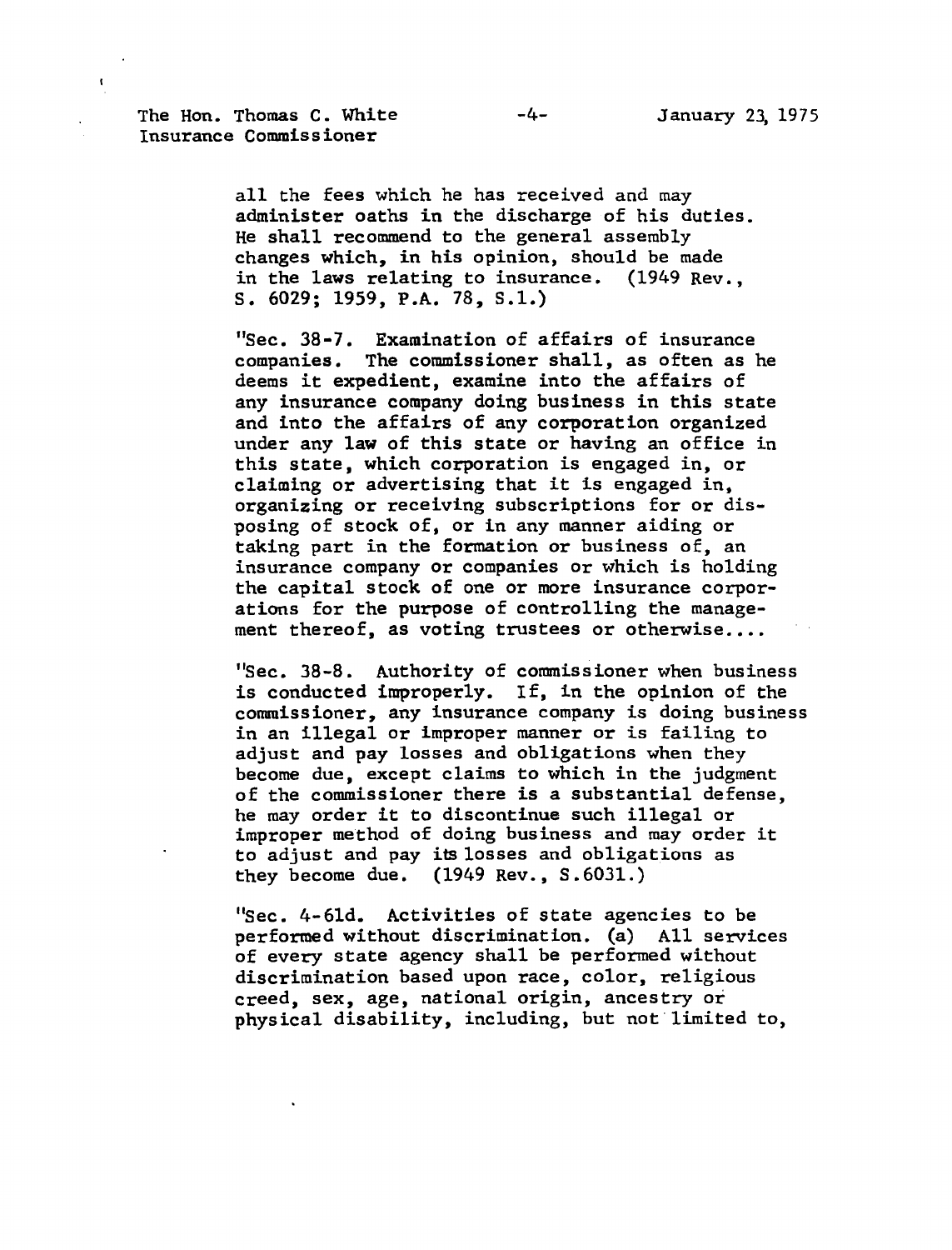The Hon. Thomas C. White  $-5$ - January 23, 1975 Insurance Commissioner

> blindness. No state facility shall be used in the furtherance of any discriminatory practice, nor shall any state agency become a party to any agreement, arrangement or plan which has the effect of sanctioning discriminatory practices. Each state agency shall analyze all of its operations to ascer tain possible instances of noncompliance with the policy of sections 4-61c to 4-611, inclusive, and shall initiate comprehensive programs to remedy any defect found to exist.

(b) Every state contract or subcontract for construction on public buildings or for other public work or for goods and services shall conform to the intent of section 4-114a of the General Statutes. (Emphasis added)

"Sec. 4-61f. Discrimination in state licensing and charter procedures prohibited. No state department, board or agency shall grant, deny or revoke the license or charter of any person on the grounds of race, color, religious creed, sex, age, national origin, ancestry, or physical disability including, but not limited to, blind ness, unless it is shown by such state department, board or agency that such disability prevents performance of the work involved. Each state agency shall take such appropriate action in the exercise of its licensing or regulatory power as will assure equal treatment of all persons and eliminate discrimination and enforce compliance with the policy of sections 4-61c to 4-611, inclusive." (Emphasis added)

We shall first examine the provisions of Title 38 quoted above. Statutes such as these must be construed in light of their purpose and in such a manner so as to be constitutional. State v. Doe, 149 Conn. 216 at 229 (1962); Lee v. Lee, 145 Conn. 355 at 358 (1958). The intent of legislation regulating insurers is to protect the policy holder, and through him, the general public. These laws have as their object the safe guarding of funds, maintenance of adequate reserves, establishment of reasonable and non-discriminatory insurance rates, and similar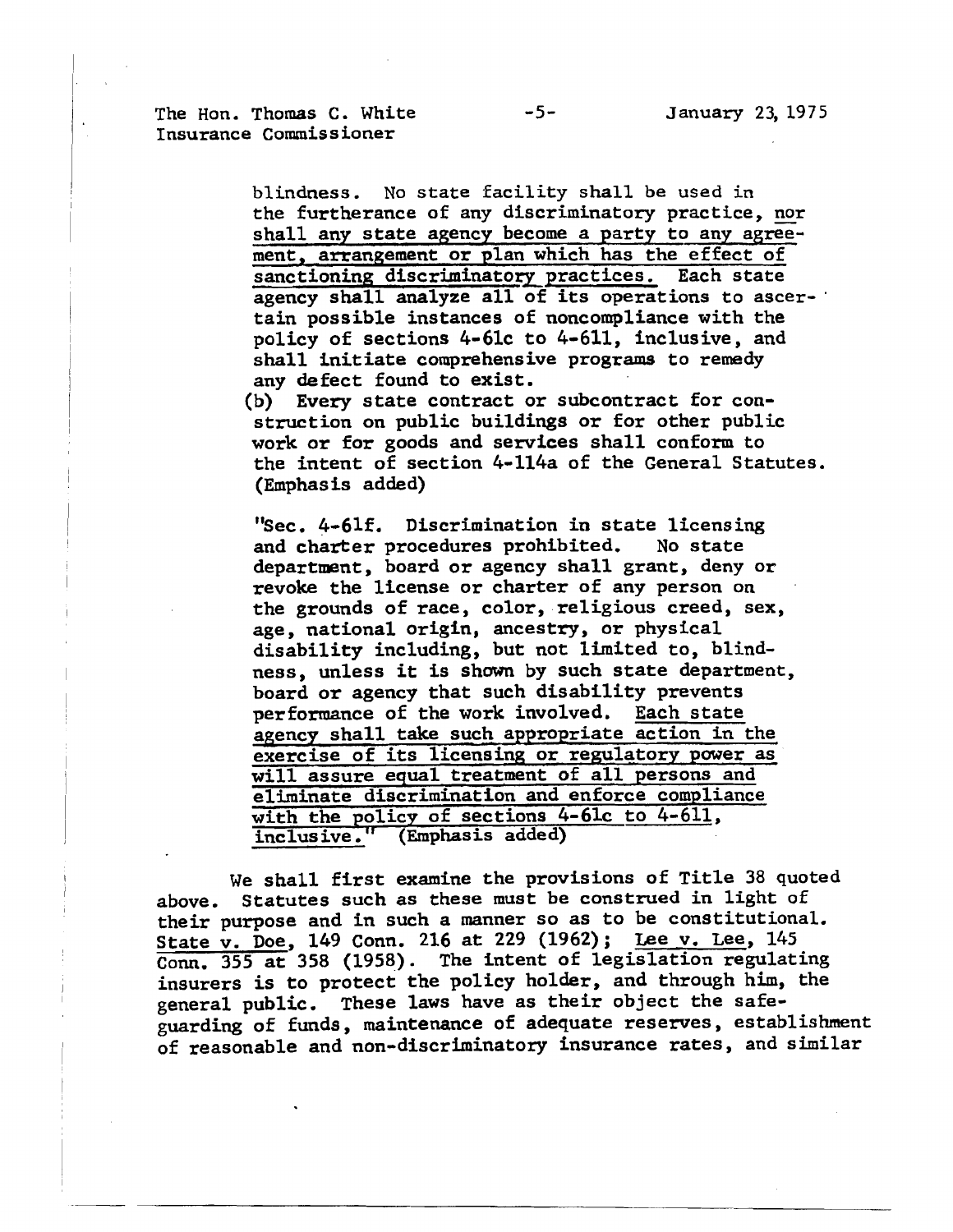The Hon. Thomas C. White  $-6$ - January 23, 1975 Insurance Commissioner

ends. 2 Couch, Cyclopedia of Insurance Law (2d ed. by Ronald A. Anderson), §21.1, pp. 437-438. It is for these reasons that insurance is a business affected with a public interest. Id., §21.1 at pp. 434-435.

Although the power to regulate insurance is necessarily broad, like other powers it is not absolute and limitless.

> "The power of the legislature to regulate the business of insurance is very broad, the legislature being clothed with a wide discretion in determining the scope and nature of the regulation. The regu lation of the insurance business, however, must be reasonable, and if it goes beyond the reasonable and legitimate interest of the state and its citizens it must be held invalid as unjust, arbitrary and impro perly discriminatory."

Id., §21.1 at p. 439.

"The extent of the State's power in respect to insurance contracts must be reasonably related to the public purpose and must not be arbitrary or improperly discriminatory."

19 Appleman. Insurance Law & Practice, §10343, p.15.

These principles were applied by the Connecticut Supreme Court in Allyn v. Hull, 140 Conn. 222 (1953) where the Court stated:

> "The plaintiff (the Insurance Commissioner) is state official whose office was created by the General Assembly. General Statutes §6025. Like other comparable public officials, he has only such power and authority as are clearly conferred or necessarily implied. State v. Hartford Accident & Indemnity Co., 138 Conn. 334, 339, 84 A.2d 579; Mechera, Public Officers, §511; 43 Am. Jur. 68, §249. Section 6029 prescribes his powers and duties. It requires him, among other things, to "see that all laws respecting insurance companies are faithfully executed." Undoubtedly, this vests him with a wide range of discretion. American Casualty Ins. & Security Co. v. Fyler,  $60$  Conn.  $448$ ,  $460$ ,  $22$  A. 494. That discretion, however, cannot be exercised on everything bearing directly or indirectly upon the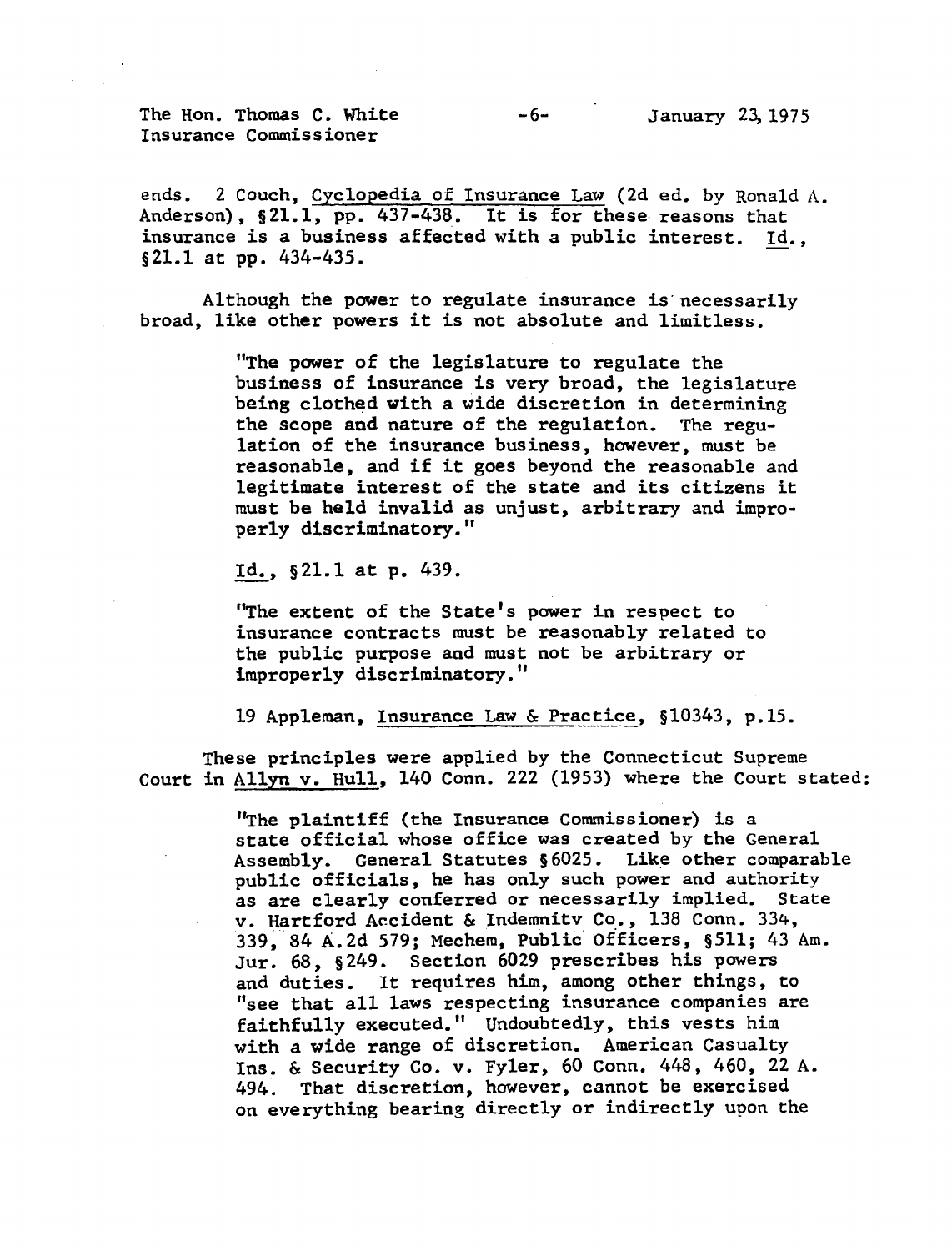The Hon. Thomas C. White  $-7$ - January 23, 1975 Insurance Commissioner

subject of insurance. See Noyes v. Byxbee, 45 Conn. 382, 385. The legislative mandate which we have quoted does not endow him with limitless authority to do whatever he thinks he ought to do. The statute does not speak of laws relating to insurance. It refers to laws respecting "insurance companies." The authority granted by it to the plaintiff, therefore, is circumscribed. The statute permits him to supervise the activities of insurance companies only so far as to see that they fulfil the obligations imposed upon them by law. It gives him no power over the directors of insurance companies in their individual capacities."

140 Conn, at 226.

We therefore find no authority in the provisions of Sec. 38-4. 38-7, or 38-8, for the Insurance Commissioner to act on complaints referred to in your letter.

The complainant, however, relies upon the portions of Sec. 4-61 quoted above. His contention finds support in a ruling of the State Liquor Control Commission, January 27, 1972. (In re; Daley and the Morey's Association, Inc.) In that case, a liquor license was revoked on the grounds that the backer denied the use of its facilities to women. However, this aspect of the opinion was overturned on appeal in Daley, Permittee, et al v. Liquor Control Commission, Court of Common Pleas, New Haven County, No. 88653, filed January 8, 1973. The Court stated:

> "It appears clear to this court that these sections (4-61d and f, General Statutes) pertain to state licensing and not to the activities of state licensees."

Memorandum of Decision, p.7.

The Commission's decision was upheld on other grounds, and the State Supreme Court affirmed the Court of Common Pleas on February 26, 1974. 35 Conn. L.J. No. 35, p. 15.

Other cases have recognized the distinction between the activities of the State versus those of its licensees. See, e.g.,